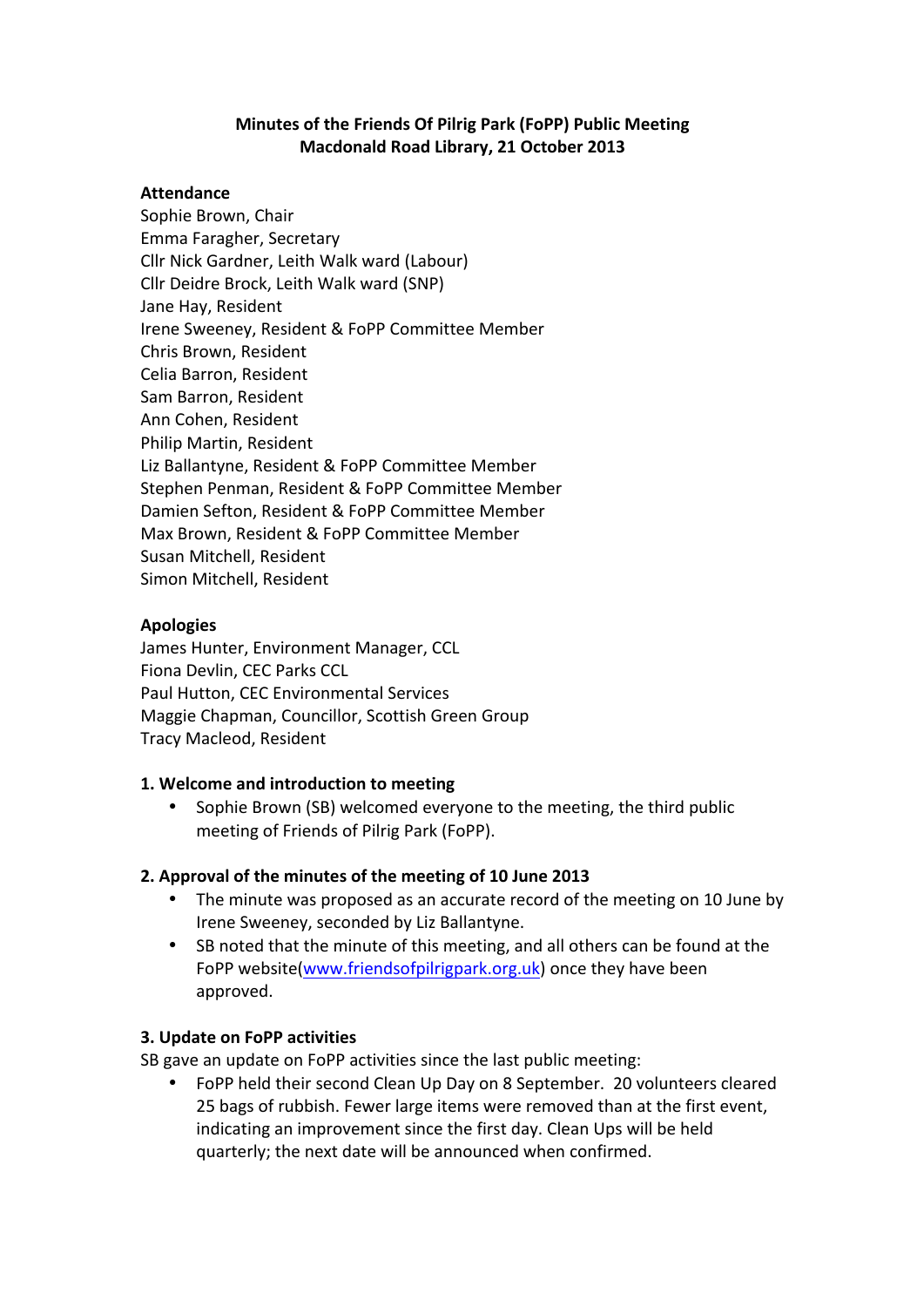- SB gave a note of thanks to Contagious (www.contagious.co.uk), a local design business who created a logo for FoPP free of charge.
- SB advised that the Friends Groups for Leith Central Ward continues to meet to share best practice and identify ways to work with CEC. They have been working on feedback on CEC Park Development Plans; this process is ongoing and SB hopes to provide an update at the next meeting.
- There is a meeting of an Edinburgh-wide forum of parks groups on 22 October: SB will update FoPP on discussions.
- The FoPP committee met on 2 September to discuss next steps on current priority areas (Bins and Benches: Woodland Areas: Access and Safety):
	- $\circ$  Bins have now been replaced and additional bins installed. Seven benches have been ordered; and sites agreed.
	- o Wooded Areas: see section 4 below.
	- $\circ$  Access and Safety: action to clear undergrowth from wooded areas will improve safety. SB advised that development of access points is on hold as FoPP has a number of other activities underway which mean the committee at full capacity. SB noted that volunteers to work on specific ideas/projects are always welcome!

# **4. Woodland Clearance Day, 26 October, 10am.**

- Stephen Penman (SP) gave an update on development of plans for a woodland clearance day on Saturday 26 September. SP advised that this day will be a first step in a bigger job; and further dates will be arranged.
- Fiona Devlin of CEC and Paul Vine, CEC Forestry have approved plans for clearing of undergrowth in wooded areas to promote a safer environment and improve the environment for wildlife.
- Forestry Commission advice will be followed, undergrowth can be cleared but there are limitations regarding what can be done to trees, with Trimming permitted but not Felling. **Trimming** is restricted to the use of hand tools and in the case of the specific type of woodland in Pilrig Park is confined to the removal of trees with a trunk of less than 10cm in diameter at 1 meter above the ground (often referred to as diameter at breast height or dbh). Removal of trunks of more than 10cm dbh is classed as **Felling** and requires a licence.
- People interested in attending should meet at the smaller playground at the north side of the park. CEC will provide some equipment, but SP encouraged participants to bring their own. The provisional area of activity is woodland near the school; this will be confirmed, based on the number of attendees.
- A risk assessment has been carried out, participants will be asked to sign a disclaimer saying they understand the nature of the work and will behave safely and a member of staff from CEC will be in attendance meaning the event will be covered by CEC insurance.
- One resident queried the reason that FoPP is holding a clearance day when such activity can be seen as core maintenance. SP and SB explained that the Friends of Parks Groups work with CEC to maintain parks; by working with CEC groups give residents a greater say in what goes on in their park.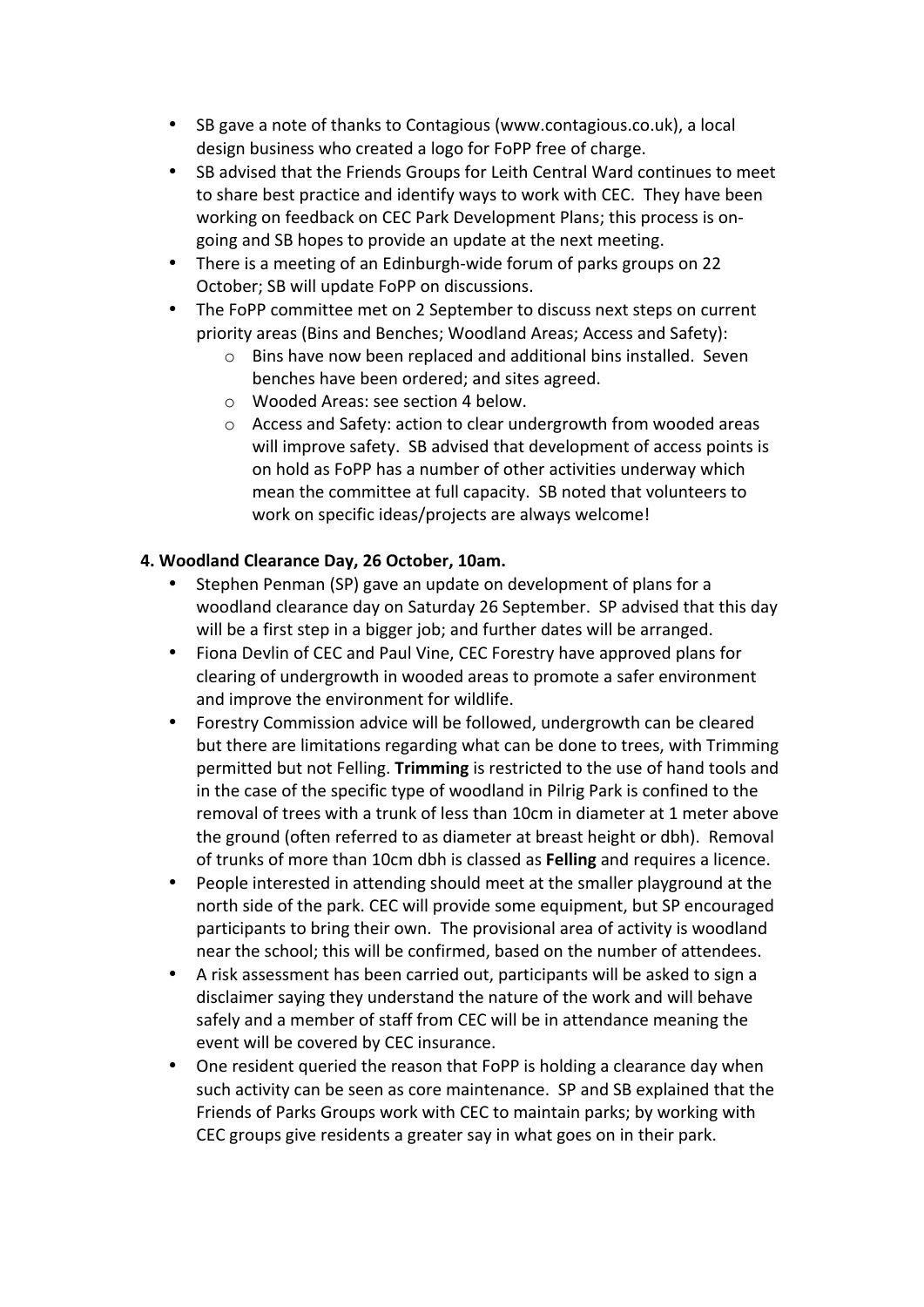- Resident Sam Barron also observed that community involvement in activities like this can improve perceived value and ownership of park spaces; and gives leverage when asking for help and funding to improve park spaces.
- Cllr Brock offered to work with FoPP and CEC towards ensuring the good work done in the clearing of undergrowth in Pilrig Park is maintained in the future. One option may be community service placements.

# **5. Small play park Improvements**

- SB advised that CEC have confirmed that they will be installing new equipment in the smaller play park at the north end of the park: a spooky pairs game and a Kijocka toddler play unit (jungle climbing wall, monkey pole and single slide). This equipment is awarded from the Fields Trust.
- SP queried plans for the long-term future of the small play park; would items be removed at the end of their lifespan? SB and Cllr Brock both advised this is not the case  $-$  some months ago the small play park had been on a list of playground to be removed at the end of their lifespan; however following a period of discussion it has been agreed this will not happen. The small play park is distinct from the larger park at the other side of the park because it is targeted to smaller children; and the opening of Bun-sgoil Taobh na Pàirce increases footfall in the north side of the park.
- SB advised that the FoPP committee have also been discussing the improvement of the smaller play park. In the longer term they are considering funding for improved equipment and fencing; in the shorter-term smaller projects like bulb planting to improve the area are being considered.

### **6. £eith Decides**

- SB invited FoPP members to suggest ideas for a small community project they would like to see be undertaken in Pilrig Park for the 2013/14 round of £eith decides. SB will circulate further information by email to FoPP members.
- The project should broadly fit into one of the priorities for Leith's Local Community Plan 2011-14 and have a community project focus. The community's priorities are:
	- $\circ$  Reduce the amount of mess on our streets.
	- $\circ$  Make it easier and safer to walk, cycle and drive on our roads and streets.
	- $\circ$  Create an environment where people feel safe.
	- $\circ$  Provide opportunities for people to adopt healthier, more active lifestyles.
	- $\circ$  Provide opportunities for people to move into paid employment. Further information can be found at:

www.edinburghnp.org.uk/neighbourhood-partnerships/leith/about/£eithdecides/

### **7. Constitution**

SB advised that following comments at the public meeting on 10 June, the constitution, which follows standard templates provided by CEC, SCVO and